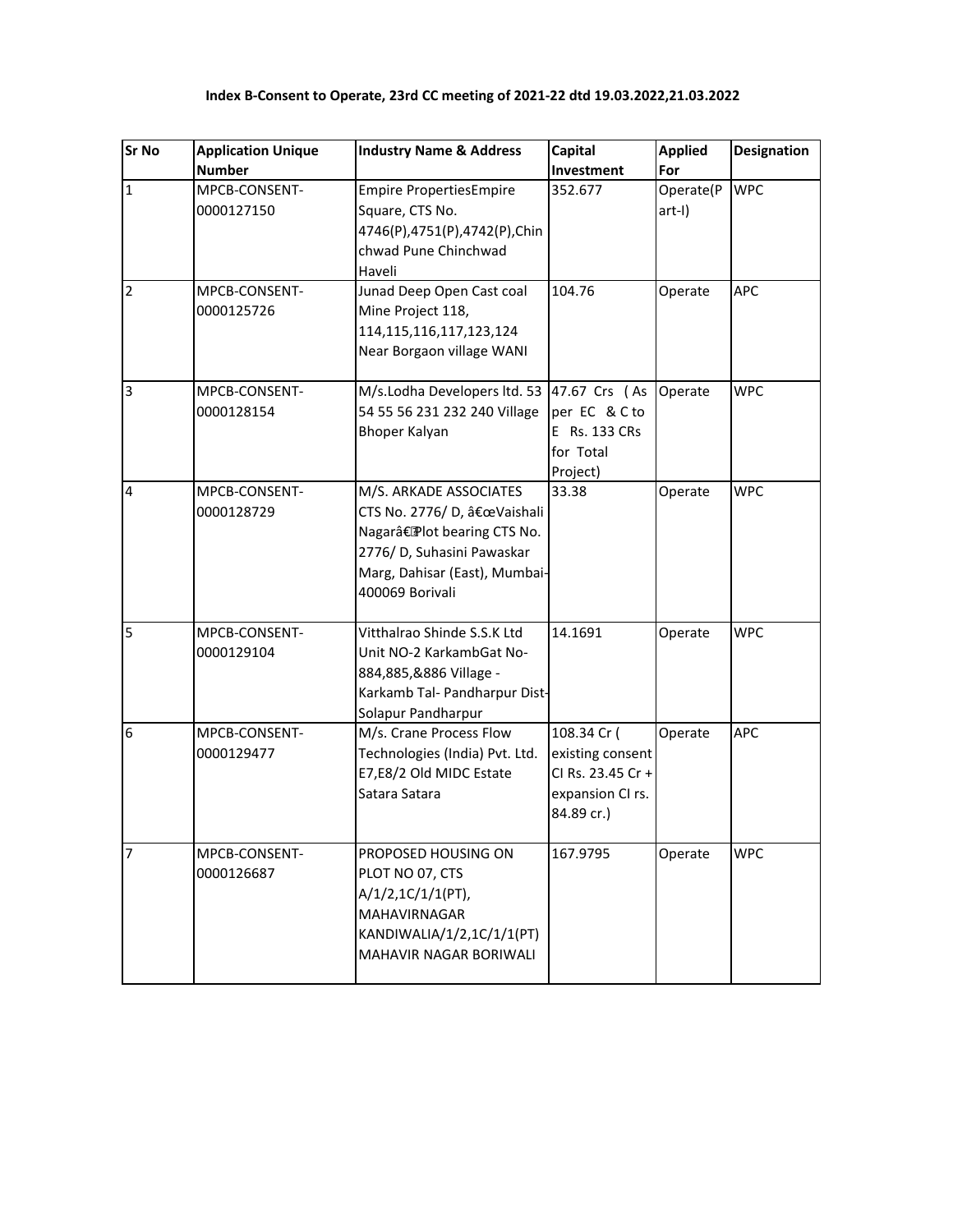| 8  | MPCB-CONSENT-<br>0000129738 | Pushpa Construction Co.C.S.<br>No 181(pt) & 509(pt) of<br>Dharavi division Project<br>pertains to Construction<br>under Slum Rehabilitation<br>Scheme at C.S. No 181(pt) &<br>509(pt) of Dharavi division,<br>Babu Jagjivanram Nagar, Sant<br>Rohidas Marg, Dharavi<br>Mumbai - 17. Dharavi<br>Mumbai | 118.1412                                                                                      | Operate | <b>WPC</b> |
|----|-----------------------------|-------------------------------------------------------------------------------------------------------------------------------------------------------------------------------------------------------------------------------------------------------------------------------------------------------|-----------------------------------------------------------------------------------------------|---------|------------|
| 9  | MPCB-CONSENT-<br>0000127976 | M/s. Empire Mall Pvt Ltd. Plot 249.88<br>No. D5 (p-80) "Prozone<br>Mall†at Plot No. D5 (P-80),<br>MIDC Area, Chikalthane, Dist.<br>– Aurangabad. Aurangabad                                                                                                                                           |                                                                                               | Operate | <b>WPC</b> |
| 10 | MPCB-CONSENT-<br>0000129642 | M/S Mohan Lifespaces LLP S.<br>No. 64, S. No. 65, H. No. 1, S.<br>No. 66 and S. No. 67, H. No.<br>1A & 1B "Mohan<br>Willows" S. No. 64, S. No.<br>65, H. No. 1, S. No. 66 and S.<br>No. 67, H. No. 1A & 1B of<br>village Shirgaon, Tal-<br>Ambernath, Dist-Thane<br>Ambernath                         | 80.6 Crs for<br>Part Operate<br>Rs. 125 Crs for<br><b>Total Project</b>                       | Operate | <b>WPC</b> |
| 11 | MPCB-CONSENT-<br>0000131367 | ALTAMOUNT ROAD<br>PROPERTY PVT. LTD. Surve<br>No. 120/5 & other Village-<br><b>Usatane Ambernath</b>                                                                                                                                                                                                  | 58.9403 Cr for Operate<br>Part Project (<br>Total CI Rs.<br>309.18 Crs)                       |         | <b>WPC</b> |
| 12 | MPCB-CONSENT-<br>0000131541 | "WELSPUN ONE LOGISTIC<br>PARK- BHIWANDI" BY DBG<br><b>ESTATES PRIVATE</b><br>LIMITEDBapagon-36/1/A,<br>36/1/B, 36/2/A, 36/2/B,<br>36/2/C, 36/2/E, 36/3/1,<br>36/25/3/5, 38/1/A, 38/1/B,<br>38/1/C, Bapgaon & Lonad<br>Village Bhiwandi                                                                | 65.45 Crs (<br><b>Total Capital</b><br>investment as<br>per EC & C to<br>E is Rs. 550<br>Crs) | Operate | <b>WPC</b> |
| 13 | MPCB-CONSENT-<br>0000126456 | <b>CITY AND INDUSTRIAL</b><br>DEVELOPMENT<br><b>CORPORATION OF</b><br>MAHARSHTRA LTD. Plot No.1<br>Sector-06, Ulwe, Navi<br>Mumbai                                                                                                                                                                    | 48.6856                                                                                       | Operate | <b>WPC</b> |